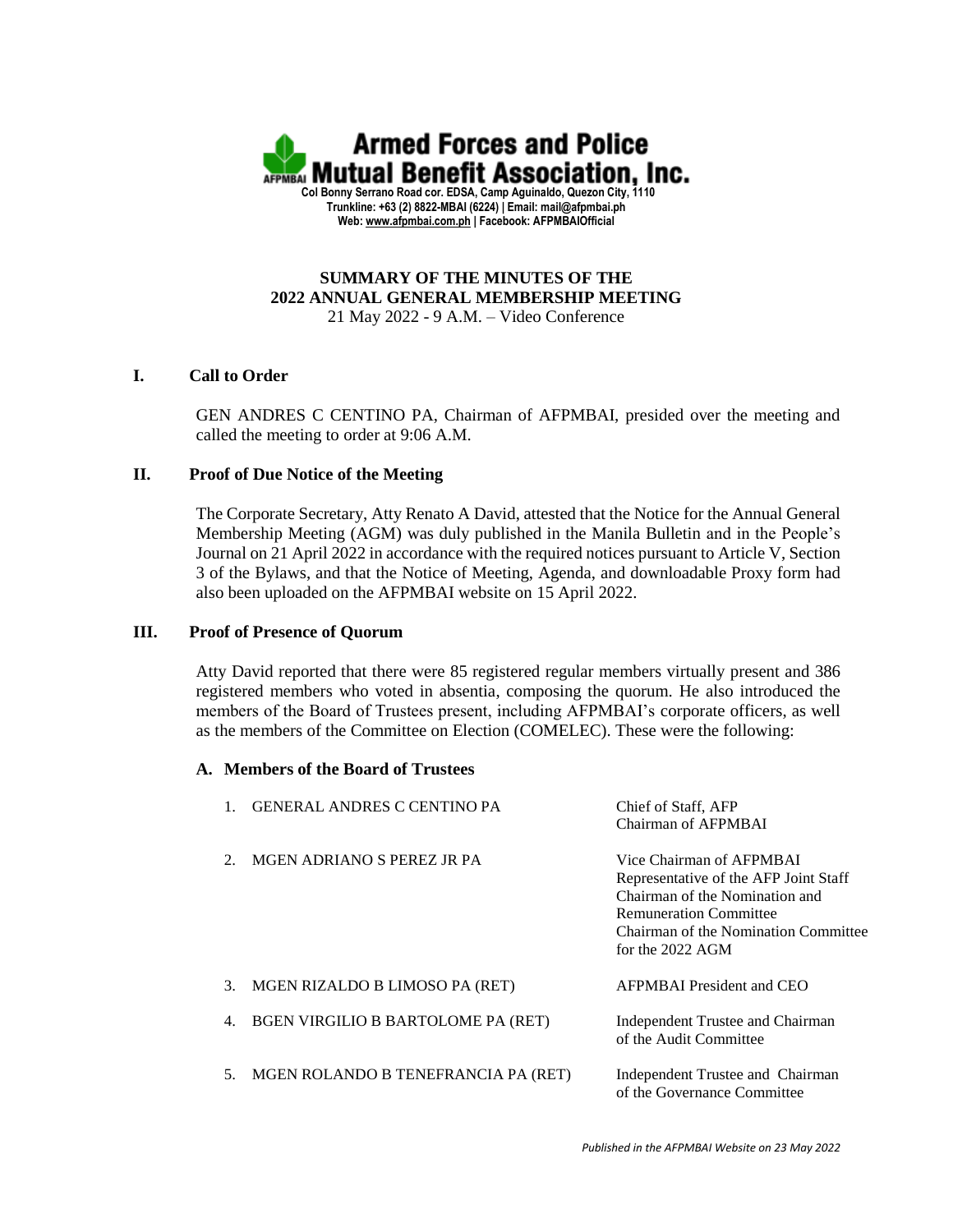| 6.                                        | MGEN TYNE T BAŇAS PA (RET)                | Independent Trustee and Chairman<br>of the Risk Oversight and Related<br><b>Party Transaction Committee</b> |  |
|-------------------------------------------|-------------------------------------------|-------------------------------------------------------------------------------------------------------------|--|
| $7_{\scriptscriptstyle{\ddot{\text{c}}}}$ | <b>CSUPT RUEL S RIVERA BJMP</b>           | Representative of the Bureau of Jail Management<br>and Penology and Chairman of the Investment Committee    |  |
| 8.                                        | CG VADM EDUARDO D FABRICANTE              | Representative of the Philippine Coast Guard and<br>Chairman of the Social Services Program Committee       |  |
| 9.                                        | MGEN ROY M GALIDO PA                      | Representative of the Philippine Army                                                                       |  |
|                                           | 10. MGEN NESTOR C HERICO PN (M)           | Representative of the Philippine Navy                                                                       |  |
|                                           | 11. MGEN ARTHUR M CORDURA PAF             | Representative of the Philippine Air Force                                                                  |  |
|                                           | 12. PMGEN RHODERICK C ARMAMENTO           | Representative of the Philippine National Police                                                            |  |
|                                           | 13. PBGEN ARTHUR V BISNAR (absent)        | Representative of the Philippine National Police                                                            |  |
|                                           | 14. CSUPT ROEL JEREMY G DIAZ BFP          | Representative of the Bureau of Fire Protection                                                             |  |
|                                           | 15. 2LT ALADIN S DACAYANAN (INF) PA (RET) | Representative of the Office of the<br><b>AFP</b> Sergeant Major                                            |  |
|                                           | <b>B.</b> Other Corporate Officers        |                                                                                                             |  |
| $\mathbf{1}$                              | MCEN NATHANIEL V CASEM DN (M) (DET)       | Hood Folge Operations Crown                                                                                 |  |

| MGEN NATHANIEL Y CASEM PN (M) (RET) | Head, Sales Operations Group,<br>Chief Operating Officer, and<br>Compliance Officer   |
|-------------------------------------|---------------------------------------------------------------------------------------|
| COL ELIEZER R GALAM PA (RET)        | Treasurer, Head, Corporate Services<br>Group, and Chief Corporate Services<br>Officer |

## **C. Members of the Committee on Election (COMELEC)**

|    | <b>BGEN SER-ME L AYUYAO JAGS</b>              | The Judge Advocate General, AFP<br>and COMELEC Chairman |
|----|-----------------------------------------------|---------------------------------------------------------|
| 2. | COL LIBERATO RAMOS JR JAGS (GSC)              | Army Judge Advocate - Member                            |
|    | COL ERWIN VICTORIANO A MACHICA III JAGS (GSC) | Naval Judge Advocate - Member                           |
|    | 4. COL ROPER JOHN B ESTEPA JAGS (GSC)         | Air Judge Advocate – Member                             |
|    | 5. PBGEN GEORGE L ALMADEN                     | Director, PNP Legal Service - Member                    |
|    |                                               |                                                         |

## **IV. Opening Remarks**

Gen Andres C Centino PA, Chairman of AFPMBAI, thanked everyone who joined the AGM, gave an overview of the performance of AFPMBAI in 2021, and encouraged the members to participate actively in the assembly.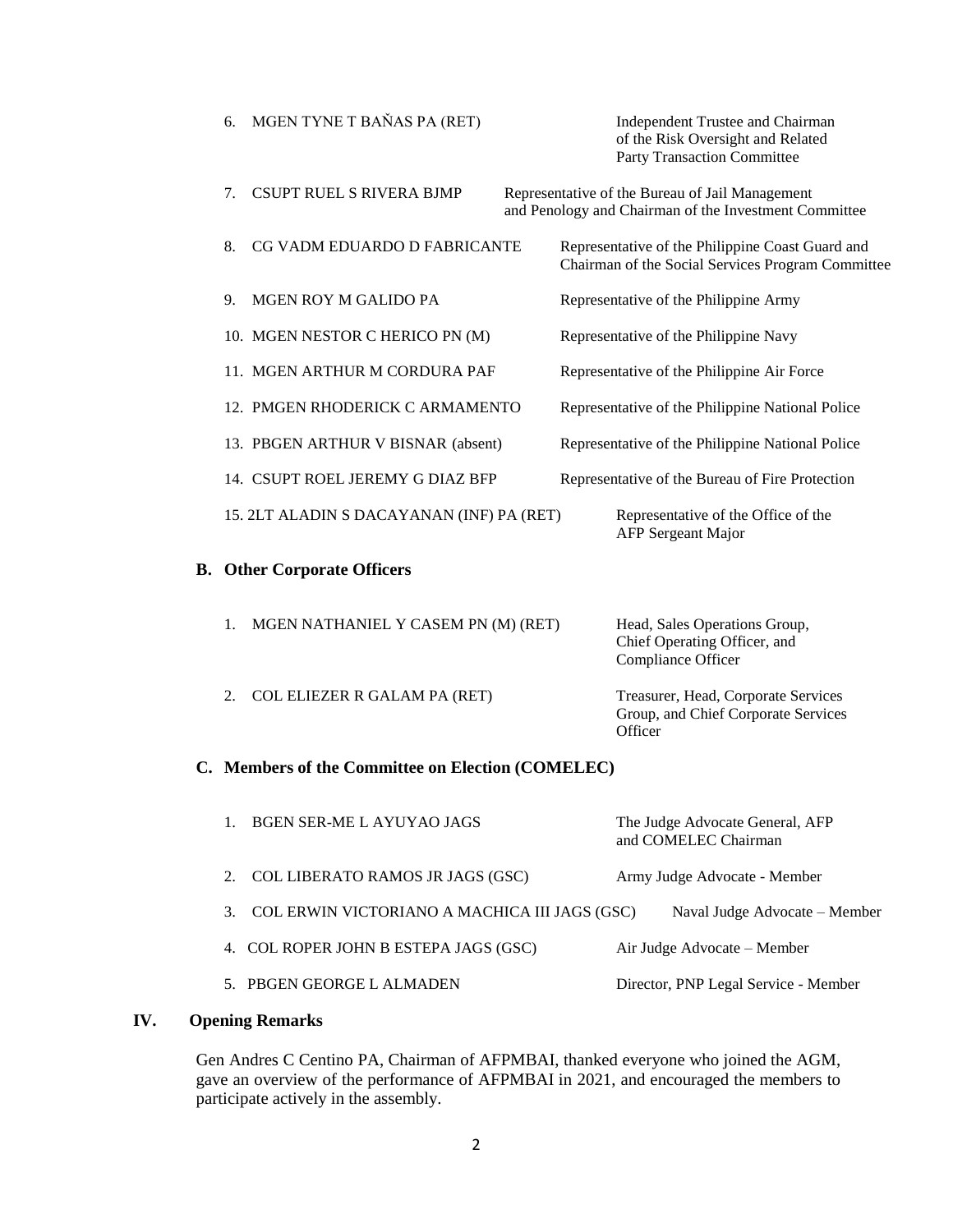## **V. Approval of the Minutes of the Annual General Membership Meeting dated 15 May 2021**

Upon motion of SMS Felipe B Bautista PA, duly seconded by MSg Morena Nacario Bamo PA, the Minutes of the Annual General Membership Meeting held on 15 May 2021 was approved. 312,191 members also voted for the approval of the subject Minutes, including the residual votes of the Chief of Staff, AFP. 3 voted against the approval, while 36 abstained from voting.

#### **VI. Report of the President and CEO**

The President and CEO, MGen Rizaldo B Limoso PA (Ret), reported on the performance of AFPMBAI for 2021, particularly on the following major initiatives: Digital Transformation, Capacity Building, Business Process Improvement, and the Development of Organizational Capital. He also reported on Claims and Benefits Granted, CSR Projects, the Military and Uniformed Personnel (MUP) Pension Reform Bills, as well as the company's priority initiatives in the "new normal".

After President Limoso rendered his report, SMS Edgar B Borja PAF inquired if AFPMBAI provided scholarship programs for its members and their dependents, to which President Limoso replied that the Association has a program called Grants for Dependents or the GRADE Program. The Program was created to extend educational assistance to high school and college students who are qualified dependents of active and regular AFPMBAI members who have been killed in action (KIA), died in the Line Of Duty (LOD), and those who have been confirmed to have Complete Disability Discharge due to non-combat reasons. He then enumerated the features of the Program and named the contact persons for further inquiries.

Thereafter, upon motion of SMS Rhoel M Graganza (INF) PA, duly seconded by SMS Edgar B Borja PAF, and with 312,198 votes from the members, including the residual votes of the AFP Chief of Staff, the body noted the report of the President and CEO. 32 abstained from voting.

#### **VII. Ratification of the Acts and Resolutions of the Board of Trustees, Corporate Officers, and Management**

Upon motion of SMS Ignacio O Onia PA, duly seconded by SMS Remegio L Turingan (INF) PA, and with a vote in favor of the motion by 312,180 members, including the residual votes of the Chief of Staff, AFP, the actions, decisions, agreements, transactions, policy statements, and resolutions of the Board of Trustees, Corporate Officers, and Management from March 1, 2021 to December 31, 2021 and from January 1, 2022 to March 31, 2022 was ratified and approved by the body. 4 voted against the approval, while 46 abstained from voting.

#### **VIII. Report of the Audit Committee**

BGen Virgilio B Bartolome PA (Ret), Chairman of the Audit Committee, reported to the members that the CY 2021 Statutory Audit was completed and was presented to the Board of Trustees on April 12, 2022 with Unqualified Opinion. The Committee also reported that the internal audit function is operating effectively, the internal control system of the Association is effective, efficient and working as intended, and that there were no significant omission in the system which were not adequately resolved.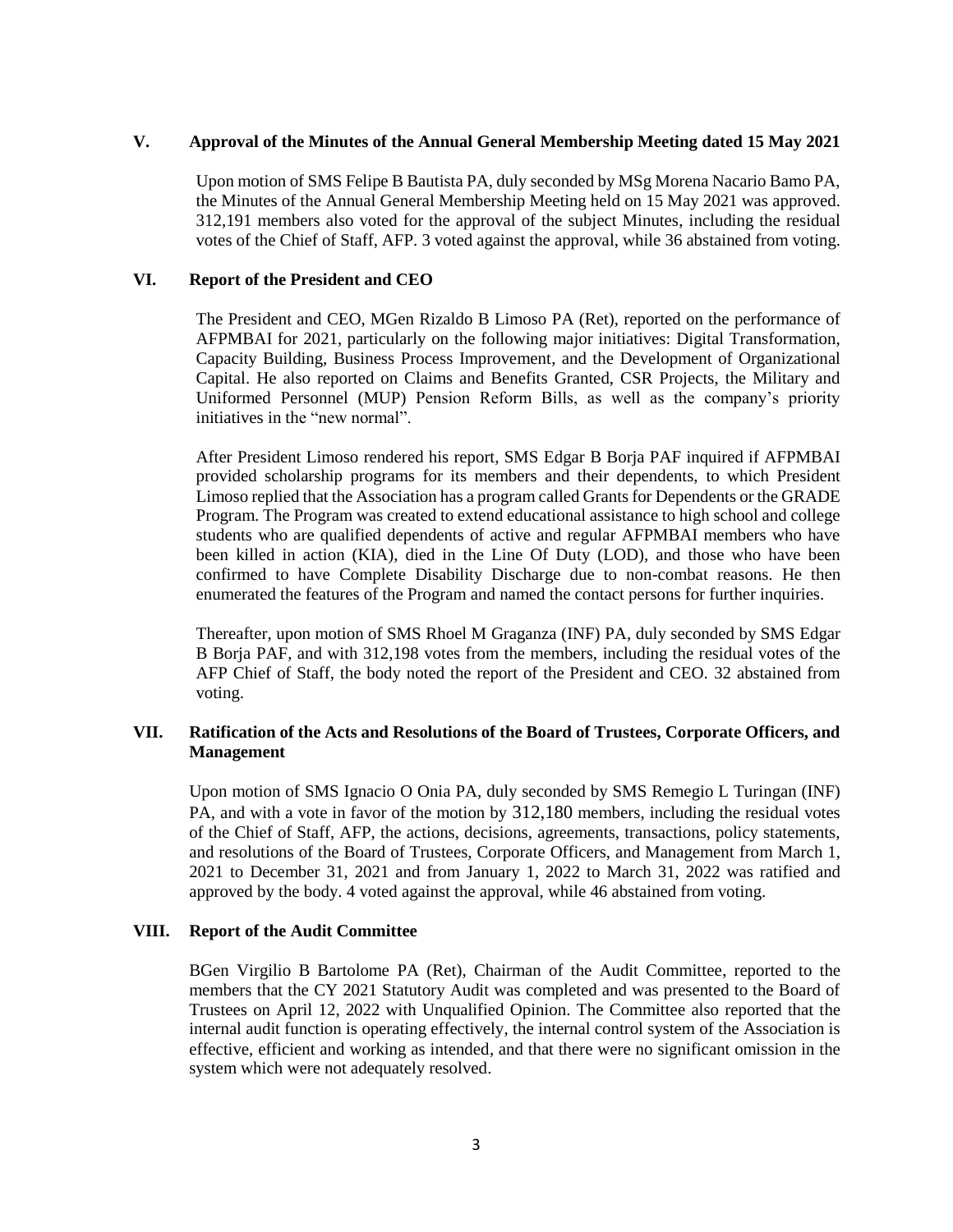Thereafter, upon motion of SMS Romel A Constantino PAF, duly seconded by CMS Armi C Masarap (SC) PA, and with 312,198 members having voted in favor of the motion, including the residual votes of the AFP Chief of Staff, the body noted the report of the Audit Committee. 32 abstained from voting.

## **IX. Report of the Governance Committee**

MGen Rolando B Tenefrancia PA (Ret), Chairman of the Governance Committee, reported on the Board approval of the Association's Annual Corporate Governance Report for CY 2021 and its submission to the Insurance Commission by 30 May 2022. He also reported on the performance of the Board of Trustees, the accomplishment of the Board Committees, and the attendance of individual Trustees for CY 2021.

Upon motion of SMS Sonny A Apostol PA, duly seconded by CMS Feliciano M Lazo (INF) PA, and with 312,198 members having voted in favor of the motion, including the residual votes of the AFP Chief of Staff, the body noted the report of the Governance Committee. 32 abstained from voting.

## **X. Report of the Risk Oversight and Related Party Transaction Committee**

MGen Tyne T Baňas PA (Ret), Chairman of the Risk Oversight and Related Party Transaction Committee, reported to the members AFPMBAI's Top 10 Risks and the mitigation strategies by employed by the Association, as well as AFPMBAI's response to the MUP Pension Reform Bills.

Upon motion of PMGen Rhoderick C Armamento, duly seconded by SMS Marlon R Manlongat (AGS) PA, and with 312,195 members having voted in favor of the motion, including the residual votes of the AFP Chief of Staff, the body noted the report of the Risk Management and Related Party Transaction Committee. 35 abstained from voting.

## **XI. Report of the Nomination Committee**

MGen Adriano S Perez Jr PA, Chairman of the Nomination Committee for the 2022 AGM, reported on the Board seats open for nomination, the nomination and screening process, the criteria for qualification and disqualification of trustees, and the status of nominations for the members of AFPMBAI's Board of Trustees for CY 2022-2023.

Upon motion of MSg Michelle T Pendejito PA, duly seconded by SSg Michael P Sibayan PA, and with 312,197 members having voted in favor of the motion, including the residual votes of the AFP Chief of Staff, the body noted the report of the Nomination Committee. 33 abstained from voting.

## **XII. Election of the Members of the Board of Trustees**

At this point of the meeting, Chairman Centino turned the floor over to the Chairman of the Committee on Election (COMELEC), the Judge Advocate General of the AFP, BGen Ser-Me L Ayuyao JAGS. BGen Ayuyao informed the body that fifteen (15) members of the Board of Trustees would be elected in accordance with Article VI, Section 3 of the Bylaws, and that only regular members are qualified to be nominated and be voted upon with each member being entitled to one (1) vote regardless of the number of his insurance policies or amount of coverage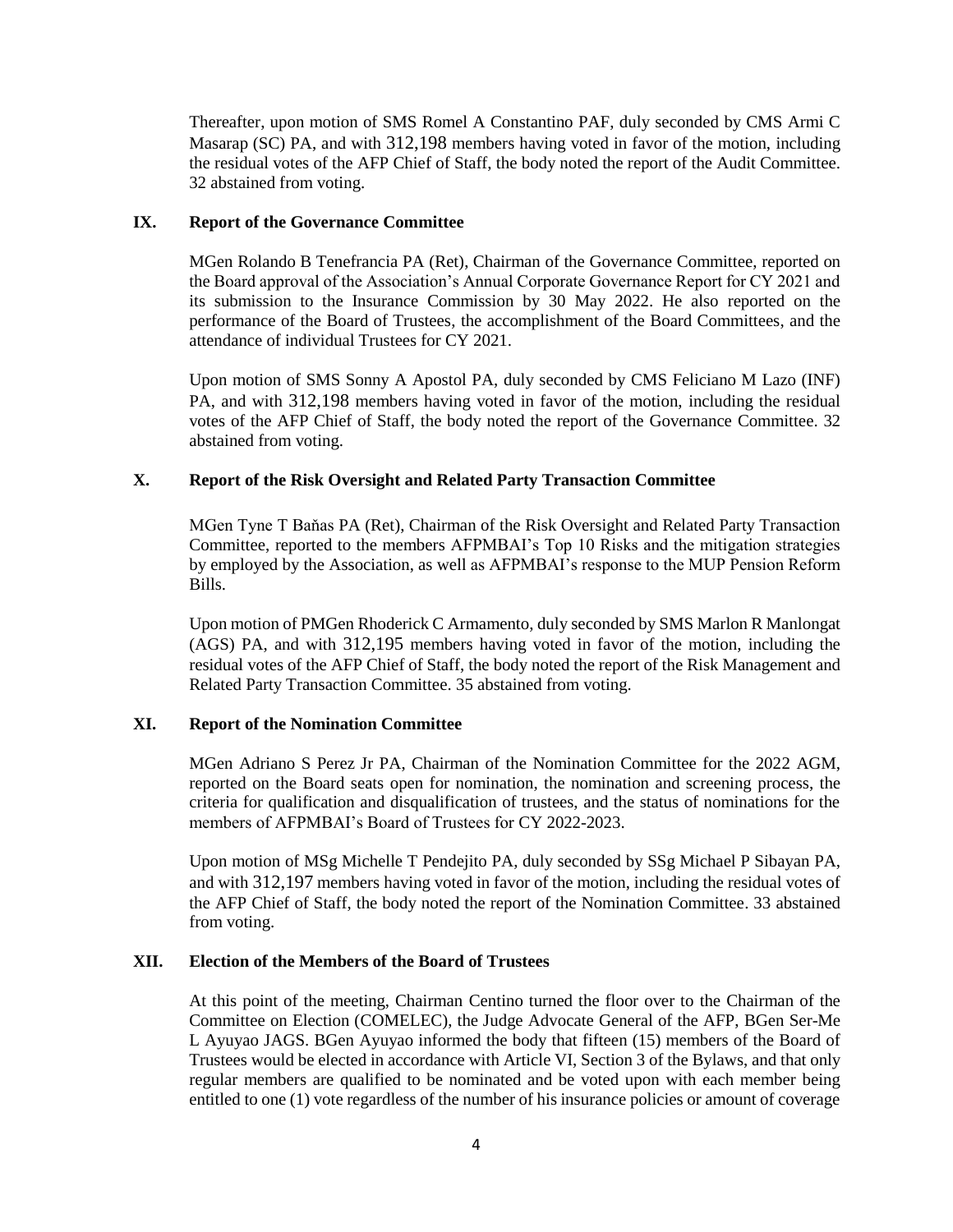(Article V, Section 5 of the Bylaws). The Chairman of the Nomination Committee, MGen Adriano S Perez Jr PA, then nominated fifteen (15) candidates that have been deemed qualified by the Committee and presented their qualifications onscreen.

The COMELEC Chairman then presented the results of the votes of the members for the candidates presented:

|    | <b>Trustees Elected</b>                                                        |       | For                       | Against Abstain          |                            |
|----|--------------------------------------------------------------------------------|-------|---------------------------|--------------------------|----------------------------|
| ٠1 | Gen Andres C Centino PA,<br>representing the Office of the Chief of Staff, AFP | Count | 312,180                   | 5                        | 45.                        |
|    |                                                                                | 96    | 99.9840% 0.0016% 0.0144%: |                          |                            |
|    | <b>Trustees Elected</b>                                                        |       | For                       |                          | Against Abstain            |
| 2. | MGen Adriano S Perez Jr PA,                                                    | Count | 312,173                   |                          | 55                         |
|    | representing the Joint Staff of the Armed Forces of the<br>Philippines         | 96    |                           | 99.9818% 0.0006% 0.0176% |                            |
| 3. | MGen Roy M Galido PA,                                                          | Count | 312,171                   | 6                        | 53                         |
|    | representing the Philippine Army                                               | 96    |                           |                          | 99.9811% 0.0019% 0.0170%   |
| 4  | MGen Arthur M Cordura PAF,                                                     | Count | 312,173                   | 6                        | 51:                        |
|    | representing the Philippine Air Force                                          | 96    |                           | 99.9818% 0.0019% 0.0163% |                            |
| 5. | MGen Nestor C Herico PN (M).                                                   | Count | 312,174                   | 4                        | 52                         |
|    | representing the Philippine Navy                                               | 96    |                           | 99.9820% 0.0013% 0.0167% |                            |
| 6. | CMS Rogelio O Obillo PN (M),                                                   | Count | 312,167                   | 4                        | 59.                        |
|    | representing the Office of the AFP Sergeant Major                              | 96    |                           | 99.9798% 0.0013% 0.0189% |                            |
| 7. | PMG en Rhoderick C Armamento,                                                  | Count | 312,161                   | 7                        | 62                         |
|    | representing the Philippine National Police                                    | ۹⁄۵   |                           |                          | 99.9779% 0.0022% 0.0199%   |
| 8. | PBG en Jonnel C Estomo.                                                        | Count | 312,160                   | 7                        | 63                         |
|    | representing the Philippine National Police                                    | 96    |                           |                          | 99.9776% 0.0022% 0.0202% 3 |
|    | 9   CG VAdm Eduardo D Fabricante.                                              | Count | 312,164                   | 4                        | 62                         |
|    | representing the Philippine Coast Guard                                        | 96    |                           | 99.9788% 0.0013% 0.0199% |                            |
|    | 10 CSupt Rinco T Montaus BJMP,                                                 | Count | 312,164                   | 7                        | 59.                        |
|    | representing the Bureau of Jail Management and<br>Penology                     | 96    |                           |                          | 99.9789% 0.0022% 0.0189%   |
|    | 11 CSupt Roel Jeremy G Diaz BFP,                                               | Count | 312,174                   | 5                        | 51:                        |
|    | representing the Bureau of Fire Protection                                     | 96    |                           |                          | 99.9821% 0.0016% 0.0163%   |
|    | 12 MGen Rizaldo B Limoso PA (Ret),                                             | Count | 312,162                   | 5                        | 63!                        |
|    | representing the membership at-large                                           | 96    |                           |                          | 99.9782% 0.0016% 0.0202%   |
|    | 13 Gen Ricardo A David Jr PA (Ret)                                             | Count | 312,159                   | 8                        | 63                         |
|    | as Independent Trustee                                                         | 96    |                           | 99.9772% 0.0026% 0.0202% |                            |
|    | 14 BG en Rodel Mauro R Alarcon PA (Ret)                                        | Count | 312,156                   | 8                        | 66                         |
|    | as Independent Trustee                                                         | 96    |                           |                          | 99.9763% 0.0026% 0.0211%   |
|    | BGen Philip S Lapinid PA (Ret)                                                 | Count | 312,159                   | 6                        | 65.                        |
| 15 | as Independent Trustee                                                         | 96    |                           |                          | 99.9773% 0.0019% 0.0208%   |

After the nomination and election proceedings, the COMELEC Chairman declared the following as the duly-elected members of the Board of Trustees for CY 2022-2023: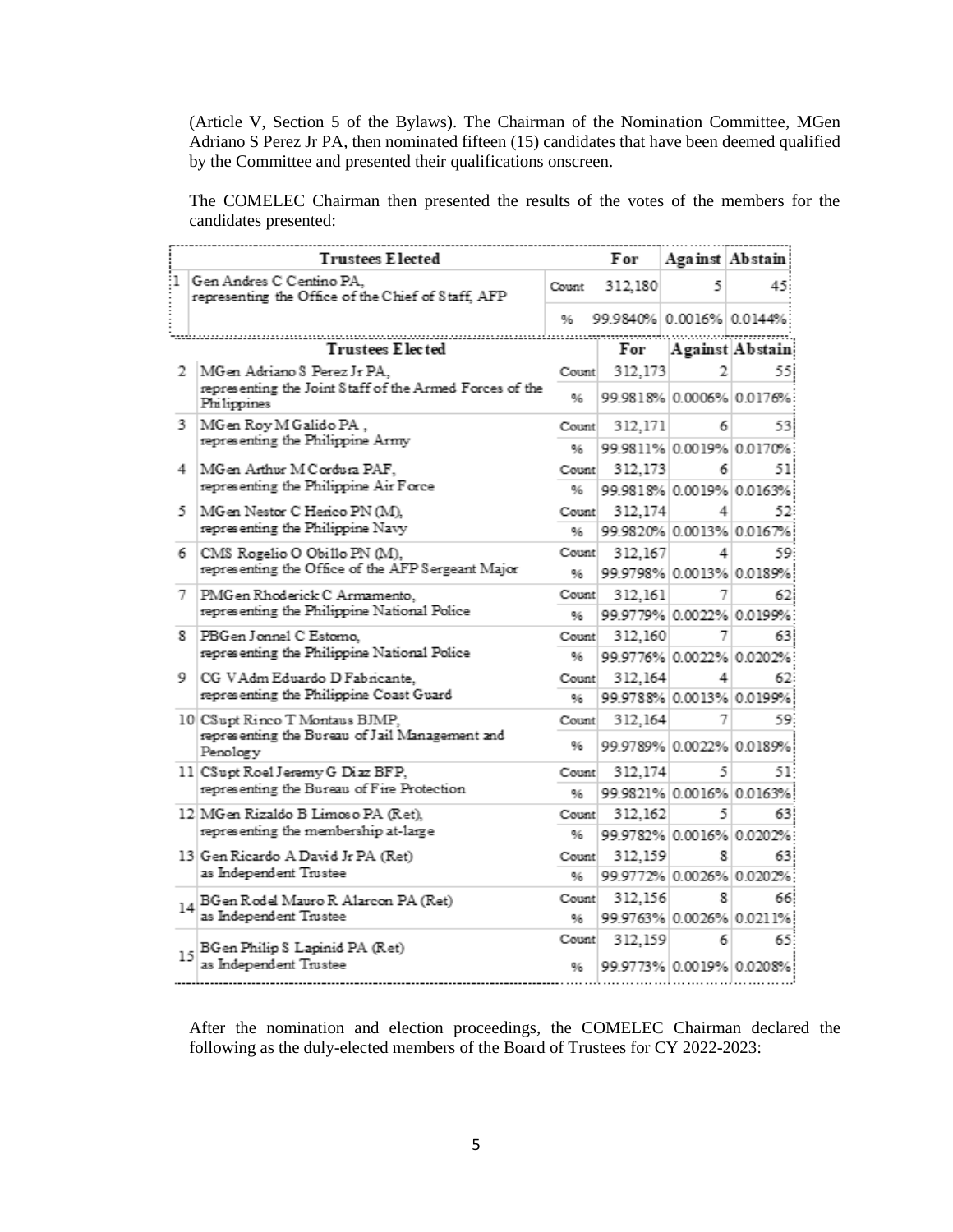|                | <b>Nominee</b>                        | Representing                      |
|----------------|---------------------------------------|-----------------------------------|
|                |                                       |                                   |
| $\mathbf{1}$   | <b>GEN ANDRES C CENTINO PA</b>        | Office of the Chief of Staff, AFP |
| 2              | MGEN ADRIANO S PEREZ JR PA            | Joint Staff of GHQ, AFP           |
| 3              | <b>MGEN ROY M GALIDO PA</b>           | Philippine Army                   |
| $\overline{4}$ | MGEN ARTHUR M CORDURA PAF             | Philippine Air Force              |
| 5              | MGEN NESTOR C HERICO PN (M)           | Philippine Navy                   |
| 6              | CMS ROGELIO O OBILLO PN (M)           | Office of the AFP Sergeant Major  |
| $\overline{7}$ | PMGEN RHODERICK C ARMAMENTO           | <b>Philippine National Police</b> |
| 8              | PBGEN JONNEL C ESTOMO                 | Philippine National Police        |
| 9              | CG VADM EDUARDO D FABRICANTE          | Philippine Coast Guard            |
| 10             | <b>CSUPT RINCO T MONTAUS BJMP</b>     | Bureau of Jail Management and     |
|                |                                       | Penology                          |
| 11             | CSUPT ROEL JEREMY G DIAZ BFP          | <b>Bureau of Fire Protection</b>  |
| 12             | MGEN RIZALDO B LIMOSO PA (RET)        | At Large                          |
| 13             | GEN RICARDO A DAVID JR PA (RET)       | <b>Independent Trustee</b>        |
| 14             | BGEN RODEL MAURO R ALARCON PA (RET)   | Independent Trustee               |
| 15             | <b>BGEN PHILIP S LAPINID PA (RET)</b> | <b>Independent Trustee</b>        |

#### **XIII. Oath-Taking of the Members of the Board of Trustees**

At this point, The COMELEC Chairman administered the oath-taking of the newly elected members of the Board of Trustees.

#### **XIV. Other Matters**

The Chairman informed the members of the result of the survey that the members answered, with the following questions and results:

A. How would you evaluate the overall performance of the AFPMBAI Board of Trustees (BOT) in terms of its strategic thrusts for Good Governance and Member Satisfaction for CY2021?

| Very Satisfied | 62.3%   |
|----------------|---------|
| Satisfied      | 36.7%   |
| Dissatisfied   | $0.9\%$ |

B. Do you believe that AFPMBAI, through the direction of its Board of Trustees, has so far accomplished its Mission to 'provide members and their families with comprehensive insurance, opportunity for lifetime security, and significant social services?

Strongly Agree 63.3%